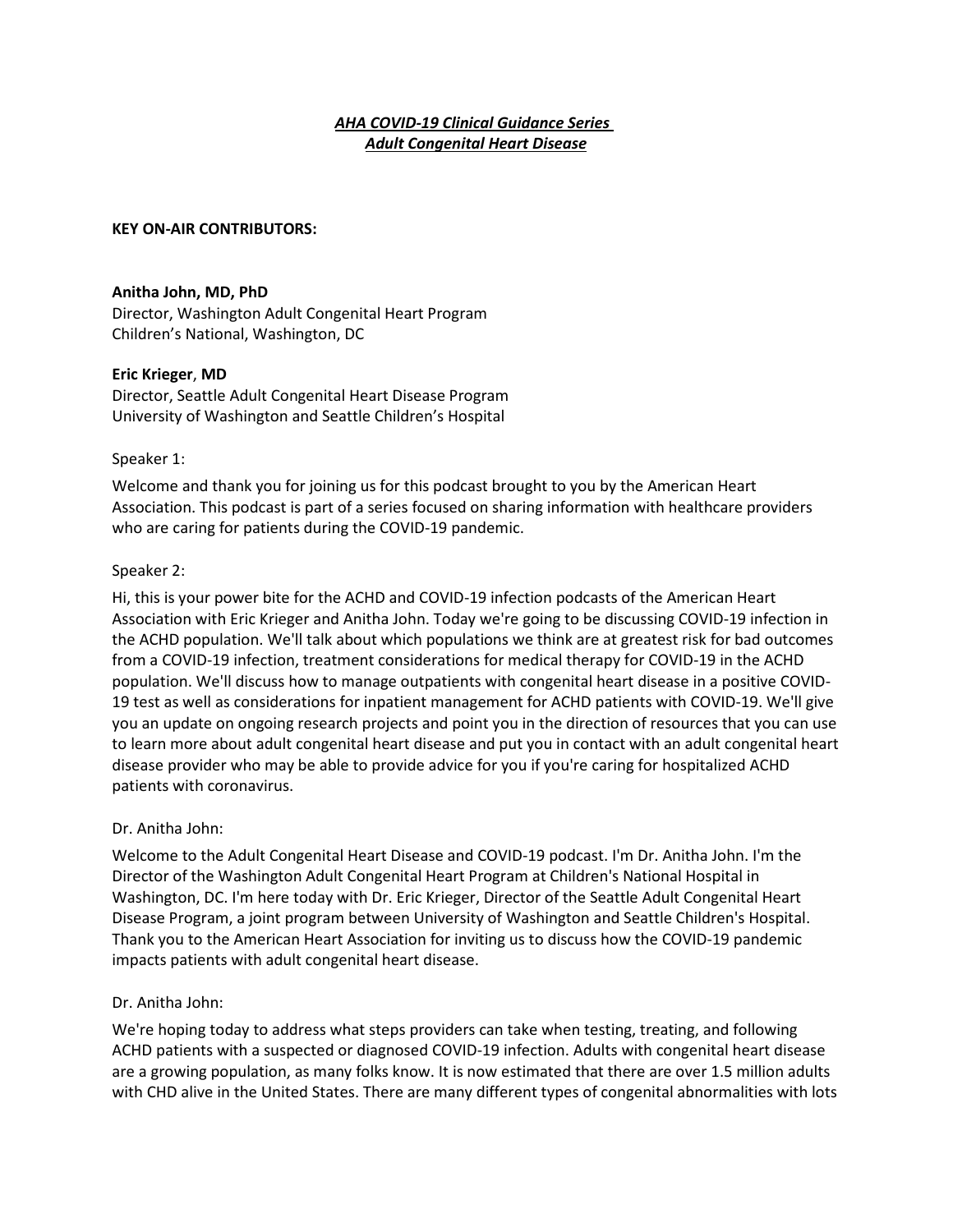of different types of longterm complications, but in general, most patients do have higher risk of comorbidities such as arrhythmias, heart failure in addition to non-cardiac comorbidities such as kidney and liver dysfunction.

# Dr. Anitha John:

We're going to be talking today about some specific ACHD conditions that might respond differently to Coronavirus infection or might be more susceptible to a poor clinical outcome as a result of infection. In addition, we're also going to discuss some treatment considerations for ACHD patients with COVID infection and also talk about some resources that providers and also patients can access for guidance. So let's start off the discussion with, I think, a really important question and one that's come up from a lot of providers and also patients as well too. How are ACHD patients different from other cardiac patients and what are some of the unique aspects that healthcare providers should be aware of?

# Dr. Eric Krieger:

Thanks, Anitha. So as we know there's a wide variety of different adult congenital heart disease diagnoses out there and there's a number of different ways you can categorize them either by their anatomic complexity or the patient's physiologic state, meaning their residual hemodynamic sequela and their clinical state. I think right off the bat we need to acknowledge that we don't actually know how COVID-19 infection is going to affect different adult congenital heart disease subpopulations because it's a new pandemic and this question hasn't yet been studied, but we can try to take what we know about COVID-19 infections and what we know about different patients with congenital heart disease and speculate about some populations that may be particularly susceptible to bad clinical outcomes.

# Dr. Eric Krieger:

So congenital heart disease patients in general are younger than the general population and that overall is favorable for ACHD patients because we know that COVID-19 infections tend to be more severe in older patients. That being said, ACHD patients have a number of comorbidities that have been associated with adverse outcomes from a COVID infection. For example, we know that hypertension was identified early in the Wuhan cohorts as a major risk factor for poor outcome from COVID infections and certain ACHD populations such as those with coarctation of the aorta we know are predisposed to hypertension, so we think that ACHD patients with hypertension as an underlying diagnosis, particularly coarctation may be susceptible to bad outcomes.

# Dr. Eric Krieger:

A portion of ACHD patients related to their initial diagnosis or perhaps late repair have pulmonary arterial hypertension as a complication of their congenital heart disease and we can speculate that this is going to put patients at higher risk for bad outcomes because they have considerably less pulmonary reserve than patients without pulmonary hypertension. This would be even more pronounced, for example, in a patient with Eisenmenger's syndrome with baseline cyanosis. In that patient, a severe lung infection could certainly bring them into a critical. Another population that's worth mentioning is those who have had a Fontan operation for single ventricle anatomy.

# Dr. Eric Krieger:

These patients have no ventricle pumping through the pulmonary circulation and are really vulnerable anytime they have a lung injury, lung infection, and pneumonia because they don't have the cardiac reserve to drive blood through the pulmonary circulation. But it's important to know that it's not just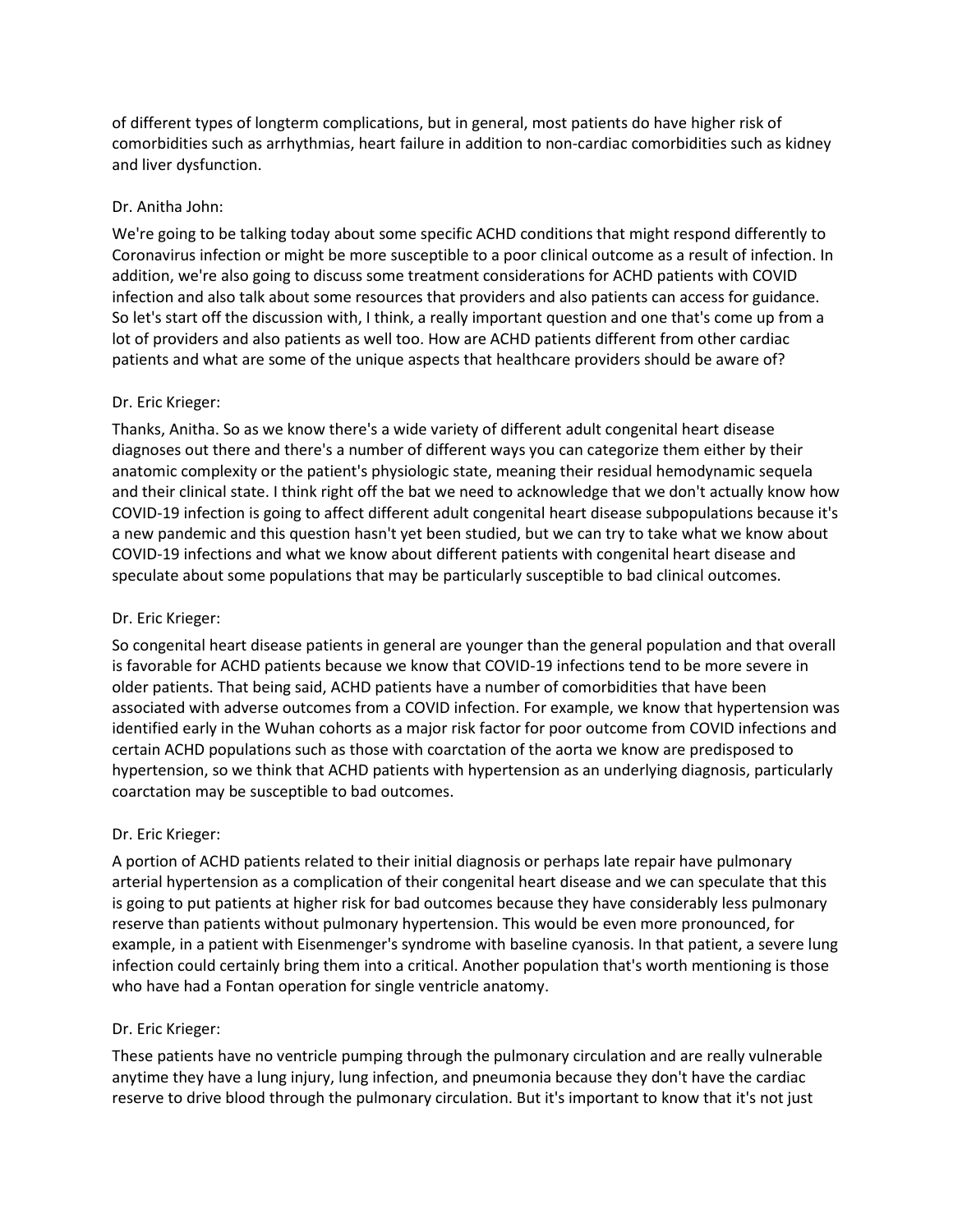these complex physiologies, even patients with seemingly straightforward anatomy like tetralogy of fallot. A lot of these patients are going to have restrictive lung disease from sternotomies and multiple thoracotomies, that may put them at increased risk of adverse outcomes. We know that the adult congenital heart disease population has a high prevalence of sleep apnea. Up to a third of ACHD patients may have sleep apnea, and recent studies have shown that sleep apnea does confer a much higher risk of adverse COVID infection. And we're hearing anecdotally, at least from our colleagues in New York, that many of the young patients who are hospitalized or intubated do have sleep apnea or obesity as an underlying condition. So those are just some of the conditions that I think are highlighted that may put patients at risk for an adverse outcome.

# Dr. Eric Krieger:

One other group I do want to mention is those ACHD patients who have underlying heart failure or maybe those that are predisposed to heart failure. We're seeing that maybe 10 to 20% of patients with a COVID infection are having an elevated troponin level, and those patients seem to have a much worse outcome. It's not clear yet whether this troponin elevation reflects direct myocardial injury or myocarditis from the Coronavirus or whether this is just troponin release in the setting of sepsis or a cytokine storm or critical illness, but in either case, it's possible to speculate that patients with underlying ventricular dysfunction or, for example, patients with the systemic right ventricle is a consequence of transposition of the great arteries may be more susceptible to myocardial injury or myocardial damage associated with Coronavirus infection. So Anitha, I'll turn the next question back to you. Which patients do you think ought to be tested for Coronavirus if they're calling in describing symptoms?

# Dr. Anitha John:

Thanks, Eric. That's a common question that many of our patients are having in addition to many of the primary care physicians who are taking care of them as well. If you look at the CDC website, it's www.cdc.gov, and look at the testing indications, you can see that the CDC advises that not all patients with suspected COVID require testing. Patients with mild disease and those who are clinically well can usually be treated with self-quarantine. That being said, there are a set of testing priorities, so obviously patients who are hospitalized and healthcare workers with symptoms should obviously be tested. Most of our patients I think fall into the next priority level, which is testing in patients who are at high risk of complications. These include older patients and those with longterm comorbidities. Heart disease is listed as a longterm comorbidity that can increase the risk for serious Coronavirus infection and I think that's where most of our ACHD patients would end up falling. Although as you've stated, we don't have a really a tremendous amount of data looking at congenital heart disease patients with COVID-19 infection.

# Dr. Anitha John:

The next priority level includes those patients with underlying conditions and mild symptoms and so many of our patients would probably also fall within that priority level as well. It's really too early to know which patients are at highest risk, but certainly those patients who have many of the features that you just mentioned in addition to any other underlying comorbidities such as hypertension, heart failure, arrhythmias should really be considered for testing. Some patients have alerts that have been created by their various centers that identify which patients should be tested, but really for the most part, I think it needs to be a clinical judgment in terms of which patient should be referred. The reality is, is that testing is really determined by local availability.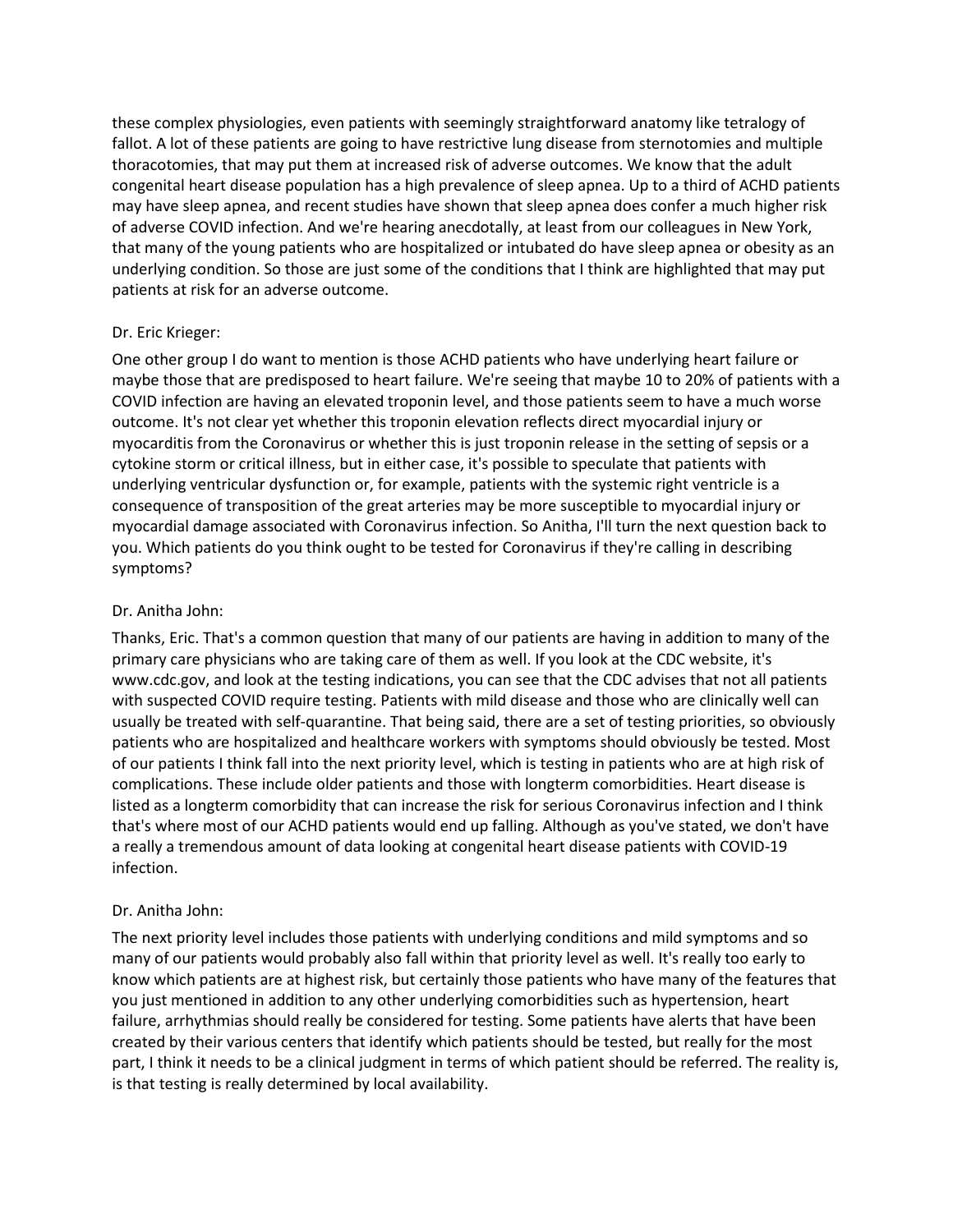# Dr. Anitha John:

Some places have widely available rapid testing, other places do not. There are some states that allow for testing without a doctor's order and other states that do not. Again, I think clinical judgment really needs to be utilized as to what type of testing modality is used. Another consideration is really thinking about what the patient's underlying risk is and what risks might be conveyed by the actual testing itself. So there are some testing sites that might confer increased risk of exposure, and if you have patients with some of the features that you just mentioned, it might be worthwhile to really try and have them tested at a place that has a better turnaround time and less exposure, such as a drive through. Many hospitals have faster turnaround time, but that again varies depending on the center and the region.

# Dr. Anitha John:

So Eric, let me turn back to you again. What do you do for COVID-positive ACHD patient who is at home, may or may not have mild symptoms? Where do you make the decision on when to bring them into the hospital?

#### Dr. Eric Krieger:

So the good news is that the majority of patients who test positive for COVID-19 infections are able to stay at home. And it's only a minority of whom require hospitalization, so that's good news. And it's been our limited experience, at least that this also holds true for ACHD patients with COVID-19 infection. The majority of the ACHD patients around the country who have tested positive have been able to recover at home and it's been uncommon for them to require hospitalization. So what that means is that most ACHD COVID positive patients will be at home. I don't think there's a specific subset of ACHD patients that I would recommend coming into the hospital just because of their underlying diagnosis. I might be more inclined to do that with an Eisenmenger patient, I suppose, but I still think we need to make the decision about whether to hospitalize a patient based on the course of their infection, and patients with mild symptoms don't need to be hospitalized and patients with more severe symptoms do need to be hospitalized.

# Dr. Eric Krieger:

That being said, if the ACHD patient is being followed at home, we think that they need to be followed quite carefully. There's been a lot of reports of patients who seem to be recovering reasonably well, but then clinically deteriorate midway through their COVID infection and that highlights the need for us to remain in regular contact with ACHD patients who test positive for COVID. And to me what that means is when feasible, that means regular telephone contact from the ACHD provider to the patient, and what we do here at the University of Washington is, we're calling and we're using a standardized questionnaire to ask about symptoms such as shortness of breath, chest pain, cough and fever. And we're asking those patients to rate their symptoms on a scale of one to nine and then documenting their results in the electronic medical record so that we can trend the patient's clinical course and potentially identify worrisome trends that might prompt us to hospitalize the patients.

# Dr. Eric Krieger:

Patients that have more than mild symptoms or those with complex disease like pulmonary hypertension or Fontan circulation may require daily telephone check-ins. And these can be brief, but I think, as is often true in medicine, catching issues before they become problematic and before a patient becomes critically ill is important. Anitha, when we do hospitalize a patient, what do you think that the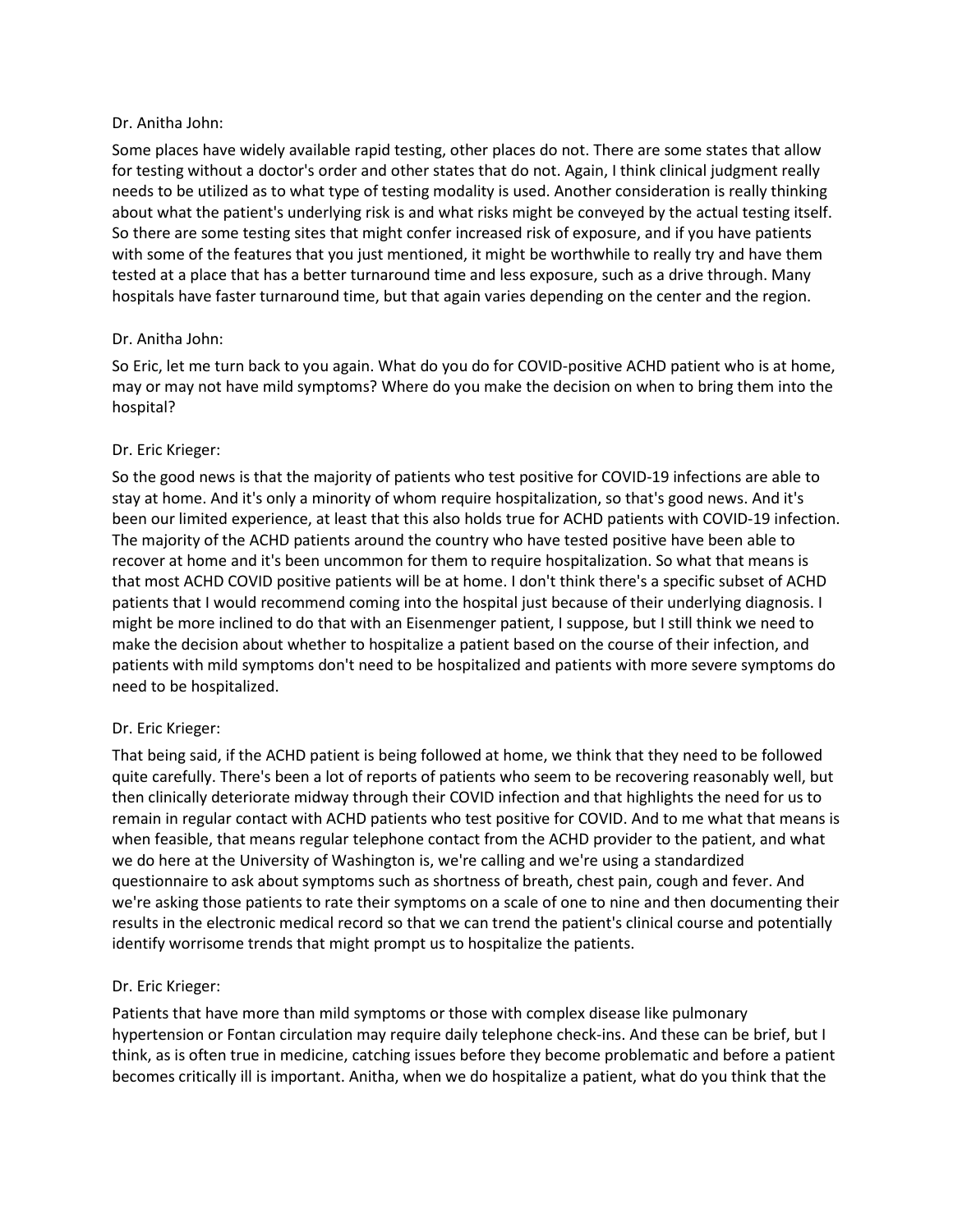ACHD team can provide in terms of consultation expertise? What do you think the in-patient team needs to be aware of specifically for the hospitalized ACHD patient with a COVID infection?

# Dr. Anitha John:

Well, Eric, I think for patients who are hospitalized, it's really important to have an early initial consultation with an adult congenital heart disease specialist. And this is really important to define what the underlying anatomy is and to discuss some potential treatments and what might be some potential mechanisms of decompensation that should be watched for. If there are places that do not have an adult congenital heart disease specialist, folks can find the closest clinic by visiting the Adult Congenital Heart Disease website. That's www.achaheart.org. There is a very comprehensive clinic directory that is listed that has most of the clinics within North America. Any of those centers would be able to offer additional input and expertise if folks who are looking for help. And the reason for this really is, thinking about our patients, the fact that they have such very different types of anatomy, there can be specific concerns that may not be obvious to folks who don't take care of these patients all the time.

# Dr. Anitha John:

So for example, patients with repaired aortic coarctation or those a prior classic Blalock-Taussig shunt, those are patients that may have inaccurate blood pressure measurements in one of their arms and this can lead to incorrect assumption that a patient is hypotensive. So really accurately identifying where a blood pressure should be measured or where an arterial line should be placed is really quite critical for management, especially if you have a patient who is critically ill and an adult congenital heart disease specialist really would be able to help troubleshoot some of those considerations. For very ill patients with COVID, I think ECMO still remains a consideration and given the fact that there are a variety of different anatomical considerations, ECMO might be very difficult, especially for folks who are not akin to really taking care of these patients and understanding what their anatomy is. So early consultation with an adult congenital heart disease specialist is needed.

# Dr. Anitha John:

Sometimes consultation even with a congenital cardiac surgeon is also needed as well. And then you know really considering transferring the patient to an adult congenital heart disease center, especially for those with complex congenital heart disease and multiple comorbidities may be really the best care for the patient, but at the very least having some sort of phone consultation with the patient's adult congenital heart disease provider can really help identify some of these potentially issues.

# Dr. Anitha John:

So Eric, understanding that there aren't really any definitive therapies for COVID-19, what are some of the potential considerations that people should really think about in adults with congenital heart disease?

# Dr. Eric Krieger:

I think that we're still not sure about what therapies are effective in treating COVID infection overall, whether the antivirals are going to work or hydroxychloroquine or antibiotics or treatment with convalescent plasma. I think, in general, treatment should be guided by the treatment strategies, clinical trials and treatment algorithms used at an individual hospital and those should be applied to ACHD patients just like they're applied to patients without congenital heart disease. The only specific consideration that I can think of as it relates to direct therapy for COVID infection is just remembering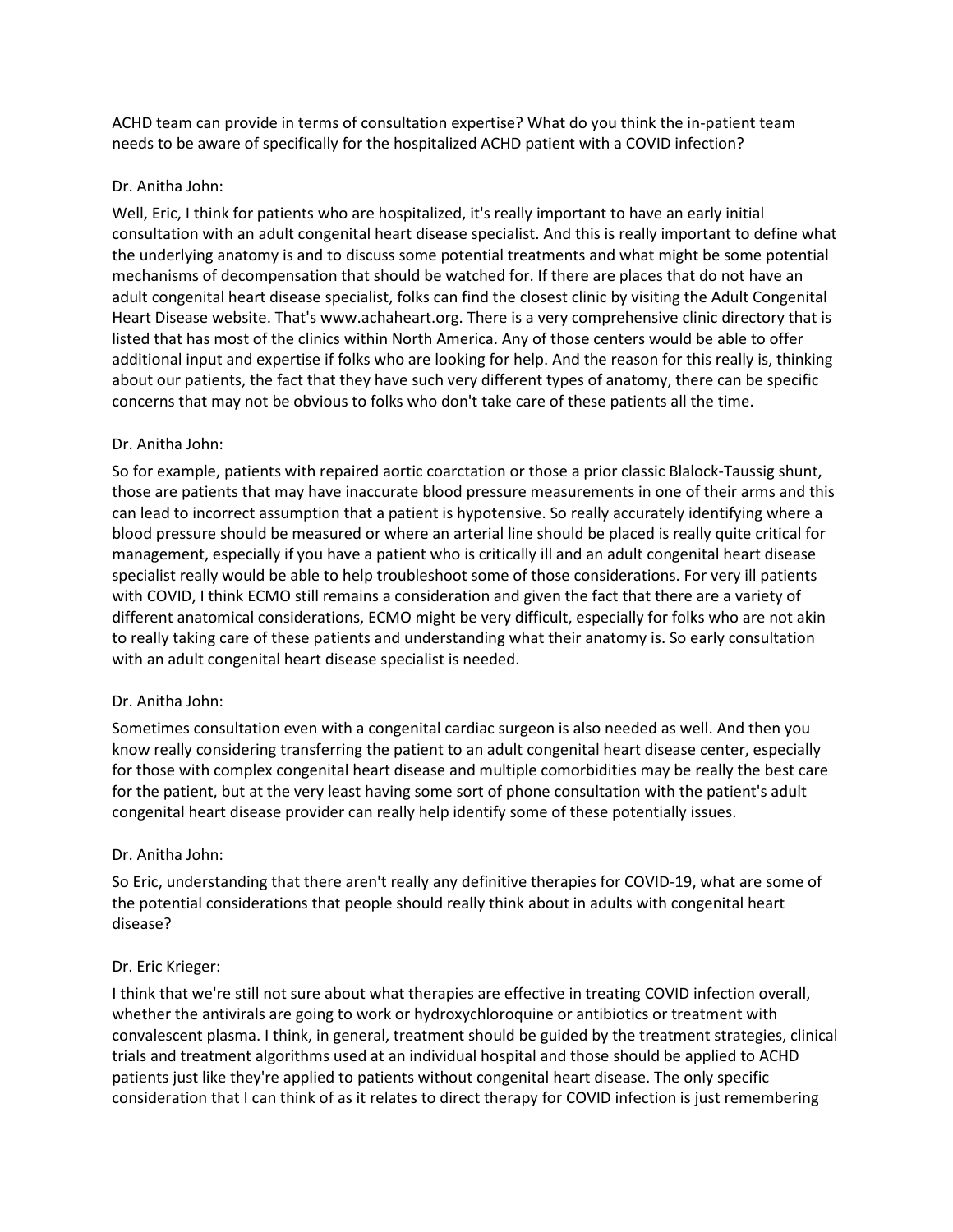that hydroxychloroquine can be a QTc prolonging drug and that ACHD patients are prolonged to arrhythmia and many of them have an underlying bundle branch block on their ECG, so we just need to account for that and correct for that as we're following QT intervals with hydroxychloroquine treatment. I don't think I would withhold any of these medications for someone with ACHD or for someone with an underlying bundle branch block. It's just consideration that you need to take into account.

# Dr. Eric Krieger:

Another thing that we're really starting to appreciate more and more over the last week or two is the very high rate of thromboembolic complications in hospitalized patients with COVID infection. That I think this is becoming a major source of morbidity and mortality in hospitalized patients in the United States. And centers that have high inpatient COVID censuses are starting to use therapeutic anticoagulation for large subsets of their patients, doing regular D-dimer testing on patients, and having a low threshold to therapeutically anticoagulate patients with COVID infection. It's important to remember that ACHD patients, some of them are predisposed to thromboembolic complications at baseline. For example, patients with Fontan and sluggish flow may have increased thromboembolic risk, patients with prosthetic heart valve. So we should just have a low threshold for initiation of therapeutic anticoagulation for our patients who we think are at higher than average risk of thromboembolic complications. But in general, I think we should be following the same treatment guidelines and treatment algorithms that are being used for patients without congenital heart disease.

# Dr. Eric Krieger:

So just switching gears a little bit and transitioning into a different issue, Anitha, can you comment sort of onto the nonmedical impact of COVID-19 on our ACHD patients? A lot of these patients have experienced stress and trauma from having multiple heart surgeries and a lifelong medical condition. Do you have any experience or insight as to how this pandemic is impacting our ACHD patients from the psychological perspective?

# Dr. Anitha John:

Thanks, Eric. I think that's a really important question. Adult patients with congenital heart disease have a high rate of underlying mood disorders. This includes anxiety, depression, PTSD. I know from our experience here, many of our patients really have had a lot of sort of reactivation type symptoms and for many patients, this COVID-19 pandemic has been very triggering and anxiety provoking, so it's really important to remember that some patients may need some additional resources during this difficult time.

# Dr. Anitha John:

For our program, we've been referring our patients to our program social worker and have made additional referrals to both therapists and mental health professionals as needed. Some patients may need additional medical therapy during this time as well too, so that is also something to consider. A lot of patients are looking for additional resources on how to sort of help manage stress and anxiety. Some additional resources can be found on the CDC website at www.cdc.gov on the Coronavirus page. In addition, the Adult Congenital Heart Association also recently held a webinar directed towards patients with regard to stress and anxiety management during this difficult time, and this can be accessed really to anybody. It can also be reached at www.achaheart.org on the COVID-19 resources page. There are a lot of different resources that are on that page for both patients and providers, including several webinars and Q and A sessions. One additional resource of commonly asked questions in addition to